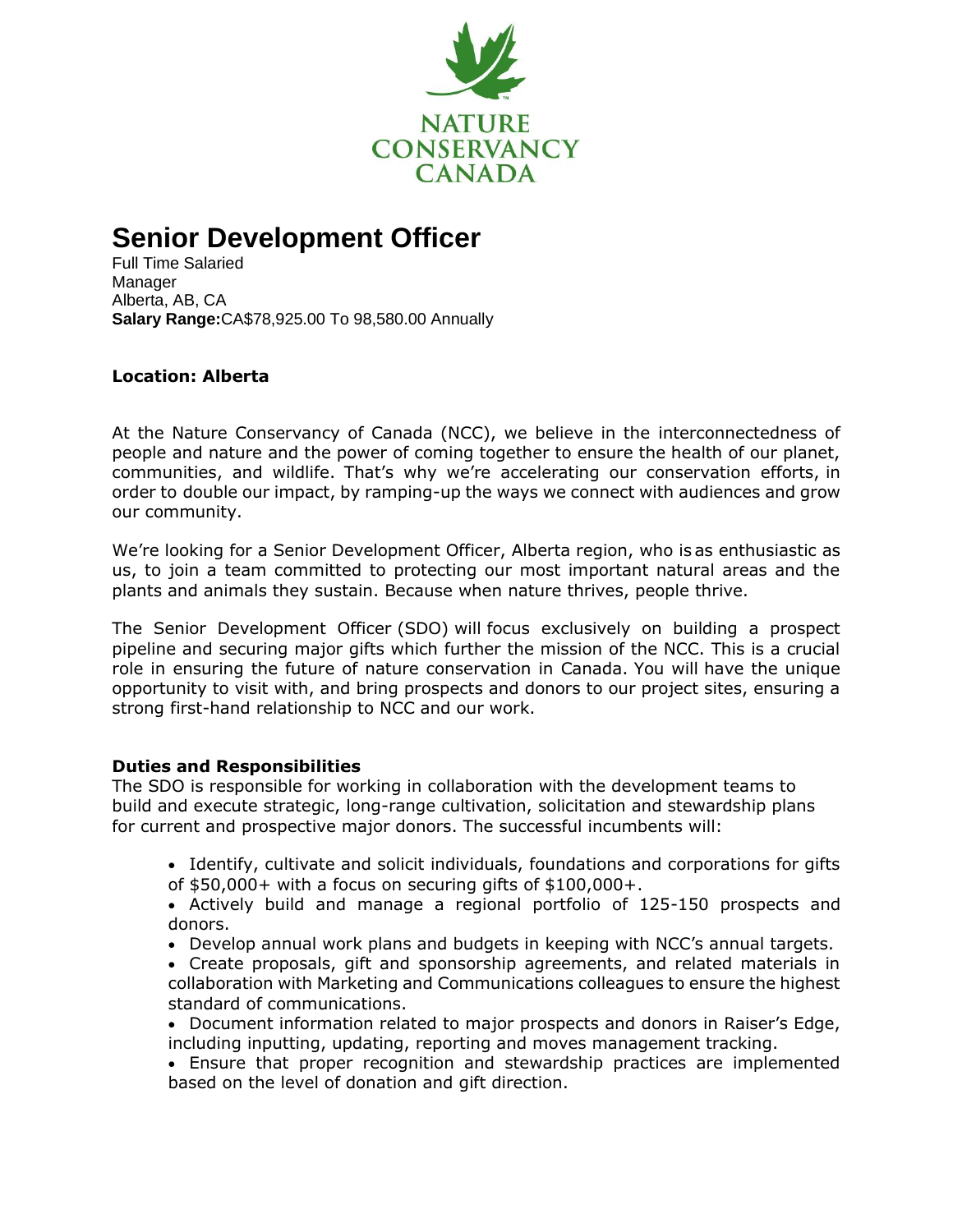

• Support the execution of and attend major donor events and cultivate and steward attendees.

• Work with Regional Board members and identify and attract new fundraising volunteers to assist with prospect identification and solicitation.

• Work with regional and national colleagues on common prospects and joint initiatives.

• Contribute to the strategic direction of the department and advise on industry best practice.

• Be knowledgeable and/or have awareness of conservation issues.

• Provide expertise and serve as a role model for colleagues relative to best practices for relationship development and management.

• Be passionate about the role and mission of NCC.

#### **Required Skills and Attributes**

• Demonstrated track record of cultivating, soliciting and closing five and six figure gifts.

• Proven track record building a donor pipeline, and determining appropriate approach/strategies, including timing, giving interests, and request amount.

• Exceptional communications skills in English. Ability to communicate in both of Canada's official languages will be considered an asset.

• Demonstrated experience developing meaningful relationships with people from all walks of life.

• Self-directed, motivated and a proactive thinker with an action-oriented mindset

• Excellent writing skills, including a demonstrated ability to generate accuratelyresearched and persuasive proposals, gift agreements, business correspondence and donor acknowledgements.

• Flexible, adaptable and tolerant of ambiguity with the ability to excel in an evolving organization.

• Highly analytical and detail-oriented with superior time management skills and ability to meet deadlines.

• Work well within a team structure.

• Proficiency with Microsoft Office, Raiser's Edge and a demonstrated ability to learn new software applications efficiently.

• Ability to work within a flexible schedule, including travel and occasional weekends and evenings.

• Adept at conflict resolution and problem solving.

• Related university degree or comparable combination of education and work experience.

• A CFRE designation is a benefit but not required

• A valid driver's license is required for travel within the local region.